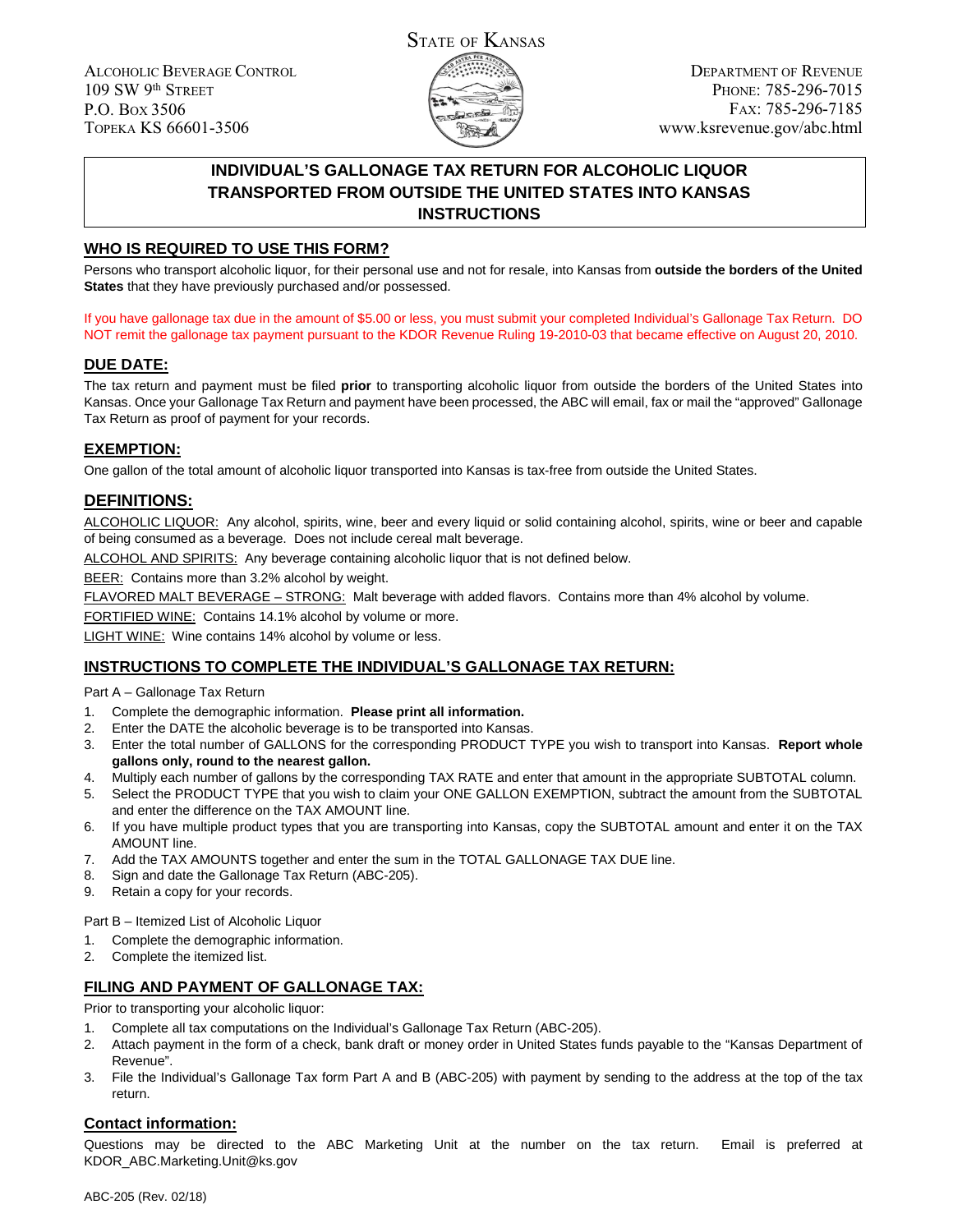ALCOHOLIC BEVERAGE CONTROL 109 SW 9th STREET P.O. BOX 3506 TOPEKA KS 66601-3506



DEPARTMENT OF REVENUE PHONE: 785-296-7015 FAX: 785-296-7185 www.ksrevenue.gov/abc.html

# **INDIVIDUAL'S GALLONAGE TAX RETURN FOR ALCOHOLIC LIQUOR TRANSPORTED FROM OUTSIDE THE UNITED STATES INTO KANSAS PART A – GALLONAGE TAX RETURN**

As required by K.S.A. 41-104(a) and 41-501(b)(2)

| <b>NAME:</b>                                 | SSN:        |              |        |
|----------------------------------------------|-------------|--------------|--------|
| <b>PHONE:</b>                                | <b>FAX:</b> |              |        |
| <b>EMAIL ADDRESS:</b>                        |             |              |        |
| <b>TRANSPORTING FROM ADDRESS:</b>            |             |              |        |
| TRANSPORTING TO ADDRESS:                     | City        | <b>State</b> | County |
|                                              | City        | <b>State</b> | County |
| TRANSPORTATION DATE(S): TRANSPORTATION DATE: |             |              |        |

| <b>PRODUCT TYPE:</b>                                | <b>NUMBER OF</b><br><b>WHOLE</b><br><b>GALLONS:</b> |   | <b>TAX RATE</b><br><b>PER</b><br><b>GALLON:</b> |     | <b>SUBTOTAL</b> |                | <b>ONE GALLON</b><br><b>EXEMPTION</b><br>(Subtract only one<br>product type) |          | <b>TAX AMOUNT:</b> |
|-----------------------------------------------------|-----------------------------------------------------|---|-------------------------------------------------|-----|-----------------|----------------|------------------------------------------------------------------------------|----------|--------------------|
| <b>Alcohol and Spirits</b><br>(IGAS)                |                                                     | X | \$2.50                                          | $=$ | \$              | $\blacksquare$ | \$2.50                                                                       | $=$      | \$                 |
| <b>Beer</b><br>(IGBR)                               |                                                     | X | \$0.18                                          | $=$ | \$              | ۰              | \$0.18                                                                       | $=$      | \$                 |
| Flavored Malt Beverage -<br><b>Strong</b><br>(IFMB) |                                                     | X | \$0.18                                          | $=$ | \$              | ٠              | \$0.18                                                                       | $\equiv$ | \$                 |
| <b>Fortified Wine</b><br>(IGFW)                     |                                                     | X | \$0.75                                          | Ξ.  | \$              | ۰              | \$0.75                                                                       | $=$      | \$                 |
| <b>Light Wine</b><br>(IGLW)                         |                                                     | X | \$0.30                                          | $=$ | \$              | $\blacksquare$ | \$0.30                                                                       | $=$      | \$                 |
| TOTAL CALLONACE TAV DUE                             |                                                     |   |                                                 |     |                 |                |                                                                              | ¢        |                    |

**TOTAL GALLONAGE TAX DUE = \$**

**I have calculated the Kansas Gallonage Tax imposed by K.S.A. 41-501 et seq for the alcoholic liquor listed above that I have previously purchased and/or possessed outside of the United States and am now transporting into the State of Kansas. I certify that this alcoholic liquor is for the personal use of my family, my guests and myself and not for resale within the State of Kansas.**

**Attached is my check, bank draft or money order payable to the "Kansas Department of Revenue".**

**I declare under penalties of perjury that to the best of my knowledge and belief this is a true, correct and complete return.**

**Signature Date**

**ABC USE ONLY:**

**Approved By Date**